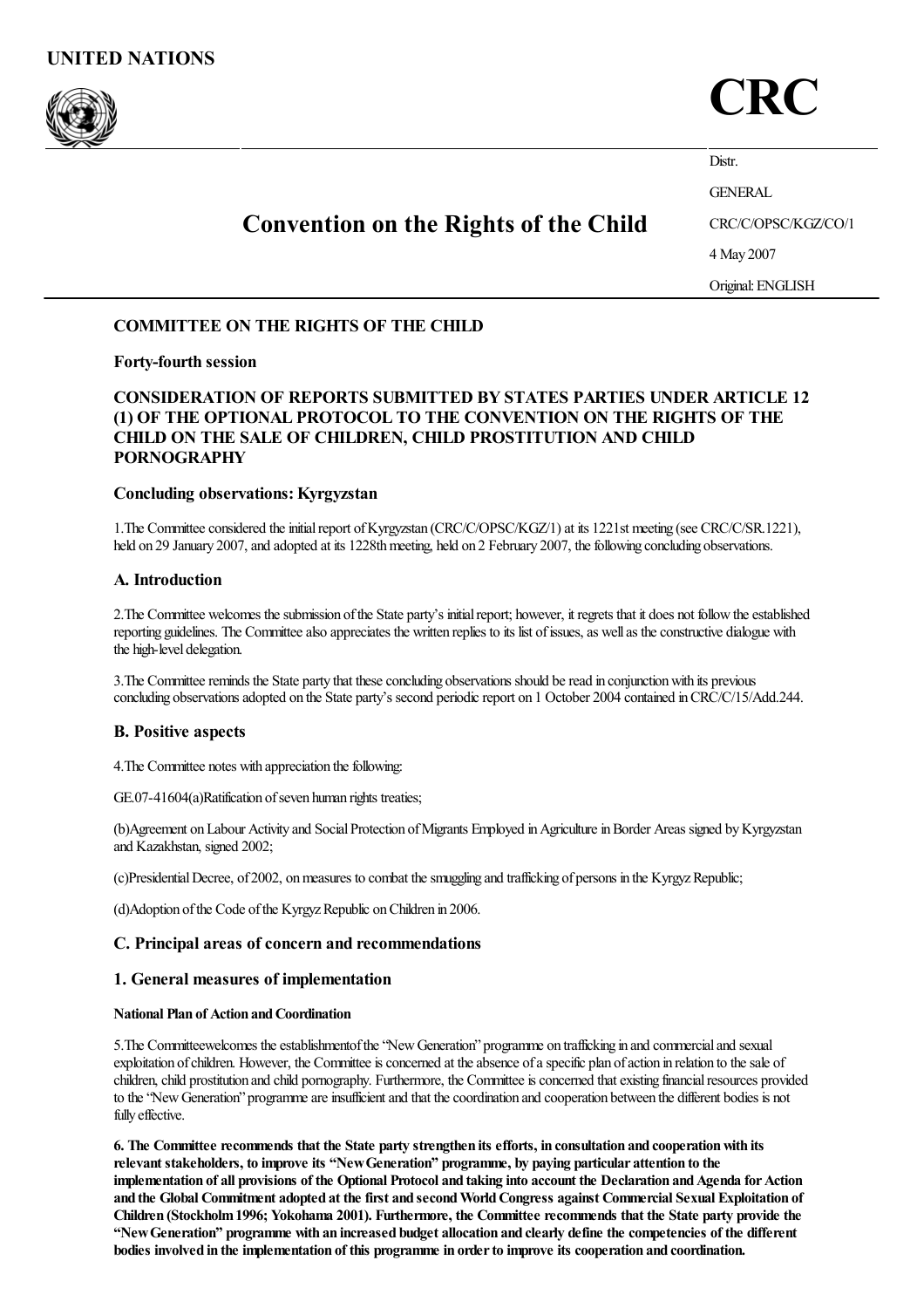# Dissemination and training

7. The Committee appreciates the numerous training and dissemination activities, provided by the State party in collaboration with international organizations and NGOs. The activities included the training of police and justice personnel on trafficking issues, the agreement between Kyrgyzstan and the Government of Sweden on support for training in and development of social work with children in high-risk groups and the requirement for specialists working with children to have obligatory knowledge of the fundamental provisions ofthe Convention and relevant Kyrgyzlegislation. However, the Committeeremainsconcerned that theefforts to raise awareness of the Protocol among relevant professional categories and the public at large and to provide adequate training for judges, prosecutorsand socialworkers who are workingwith and forchildren arescattered and fragmented,and thus insufficient,and that they do not cover all areas of the Protocol.

8. The Committee recommends that the State party allocate adequate and earmarked resources forthe development of training materials and courses for allrelevant professionals including police officers, public prosecutors, judges, medical staff and other professionals involved in the implementation of the Optional Protocol. Furthermore, i n the light of article 9(2) of the Protocol, the Committee recommends that the State party make the provisions of the Optional Protocol widely known, particularly to children and their families, through, inter alia, school curricula and long-term awareness-raising campaigns and training, about the preventive measures and harmfuleffects of all offences referred to in the Protocol, including by encouraging the participation of the community and, in particular, children and child victims.

# Data collection

9. The Committee regrets the lack of statistical data on issues covered by the Protocol as well as the lack of research on the prevalence of national and cross-border trafficking, sale of children, child prostitution and child pornography.

10. The Committee recommends that the State party ensure that data disaggregated, inter alia, by age and sex are systematically collected and analysed. The Committee encourages the State party to undertake research on the nature and extent of all forms of exploitation of children, including prostitution, pornography and child labour, in order to identify the causes and the extent of the problem.

## Budget allocations

11.The Committee welcomes theinformation provided on budgetallocations for theimplementation ofthe OptionalProtocol. However, the Committee remains concerned that the budget allocated does not cover all areas of the Protocol.

12. The Committee recommends that the State party continue and strengthen its budget allocation in orderto cover all areas of the Protocol.

## 2. Prohibition of the sale of children, child pornography and child prostitution

## Existing criminal or penal laws and regulations

13.The Committee welcomes that the OptionalProtocoltakes precedence over nationallegislation, thata provision on trafficking, including of children, is contained in the Criminal Code and in the recently adopted Code of the Kyrgyz Republic on Children. However, the Committee is concerned that the prohibition of the sale of children, child prostitution and child pornography has not been explicitly included in the national Criminal Code and/or the Code of the Kyrgyz Republic on Children, in conformity with articles 2 and 3 of the Optional Protocol.

14. The Committee urges the State party to implement the Protocol by taking immediate measures to amend the provisions with a view to fully including all purposes and forms of the sale of children, child pornography and child prostitution in accordance with article 3, paragraphs 1 and 2, of the Optional Protocol. The Committee therefore recommends that the State party undertake a legalstudy in orderto identify inconsistencies and gaps between the national legal system and the Protocol and to seek assistance from the United Nations Children's Fund (UNICEF) and other relevant international organizations.

## 3. Penal/criminal procedure

## **Jurisdiction**

15. While noting the rules contained in the Criminal Code on extraterritorial jurisdiction, the Committee is concerned that this jurisdiction seems to be limited to crimes committed by Kyrgyz citizens and stateless persons and that there is no reference to cases where the victim of a crime covered in the Protocol is a citizen of Kyrgyzstan.

#### 16. The Committee recommends the State party to take the necessary legislative measures to ensure that the domestic law provides for extraterritorial jurisdiction in full compliance with article 4 of the Protocol.

17. The Committee welcomes recent attempts to conduct investigations and prosecutions for incidents involving the sale of children and child prostitution. However, it remains concerned that in a number of cases investigations and prosecutions have not been initiated.

#### 18. The Committee recommends that the State party increase the number of investigations and prosecutions for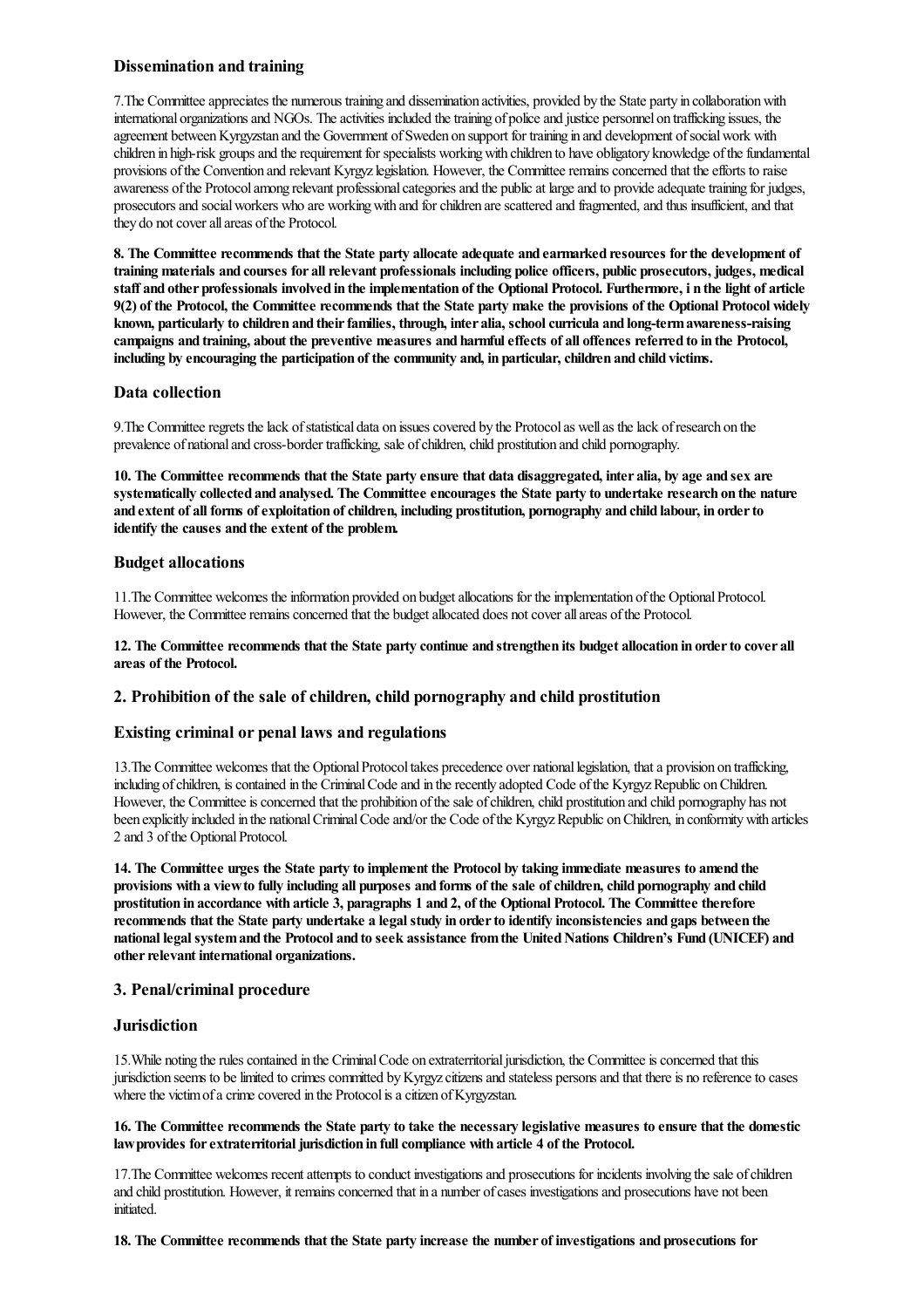incidents involving the sale of children and child prostitution and especially for pornography and make the data available.

## 4. Protection of the rights of child victims

# Measures adopted to protect the rights and interests of child victims of offences prohibited under the Protocol

19. The Committee is concerned that the provisions of article 8 of the Optional Protocol have not been adequately integrated into the relevant laws of the State party, in particular that the status of the victim is not well defined in the Criminal Code and the Code of the Kyrgyz Republic on Children and that legislation fails to provide clear sanctions for physical and psychological pressure during interrogations. It is further concerned that measures undertaken for the physical and psychological recovery of child victims of sale, child prostitution and child pornography are exclusively carried out by non-governmental organizations (NGOs) and that no funds are specifically allocated by the State party for the support of child victims.

#### 20.The Committee recommends that the State party*:*

In the light of article 8(1) of the Optional Protocol, protect child victims and witnesses at all stages of the criminal justice process, by taking into account the United Nations Guidelines on Justice in Matters involving Child Victims and Witnesses of Crime (Economic and Social Council resolution 2005/20);

Collaborate with NGOs and the International Organization for Migration (IOM) to ensure that adequate services are available for child victims, including for physical and psychological recovery and social reintegration, in accordance with article 9(3) of the Optional Protocol;

Ensure that all child victims of the offences described in the Protocol have access to adequate procedures to seek, without discrimination, compensation for damages from those legally responsible, in accordance with article 9(4) of the Optional Protocol;

Allocate adequate funds to programmes and measures necessary for the rehabilitation of child victims.

21. The Committee is deeply concerned to learn that child victims of crimes covered by the Optional Protocol are often stigmatized and sociallymarginalized and may be held responsible, tried and placed in detention.

22. The Committee recommends that the State party ensure that child victims of exploitation and abuse are neither criminalized nor penalized and that all possible measures be taken to avoid the stigmatization and social marginalization of these children.

23. The Committee recommends that the State party establish, in collaboration with Everychild and other interested NGOs, a 24-hour, toll-free helpline number to assist child victims. In this regard, it recommends that the State party ensure that children are aware of and can access the helpline and facilitate the collaboration of the helpline with childfocused NGOs and the police, as well as health and social workers.

24. While appreciating the fact that the Family Code refers to article 3 of the Convention (best interest of the child) for adoption, the Committee reiterates its recommendations (CRC/C/15/Add. 244) inwhich it asked for amendment of the legislation and policies with regard to adoption, in order to set up a mechanism for monitoring all adoption processes and the accession to the Hague Convention on Protection of Children and Cooperation in Respect of Intercountry Adoption of 1993.

## 5. Prevention of the sale of children, child prostitution and child pornography

# Measures adopted to prevent offences referred to in the Optional Protocol

25. The Committee remains concerned about allegations of complicity by State officials in trafficking and that corruption is impeding the effectiveness of prevention measures.

#### 26. The Committee urges the State party to ensure that any suspicion of complicity by State officials is thoroughly investigated and adequately sanctioned, if proven.

27. The Committee is especially concerned about the difficult situation of certain groups of children, such as street children and working children, who are particularly vulnerable to all forms of exploitation.

28. The Committee recommends that the State party pay particular attention to the situation of vulnerable groups of children who are at particular risk of being exploited and abused. In this respect it recommends that the State party allocate adequate human and financial resources for the implementation of programmes for the protection of the rights of vulnerable children, with special attention to theireducation and health care. More attention should also be devoted to raising awareness among these children of their rights.

29. The Committee notes the government programme (approved by the Government decision No. 96 of February 2005) which creates conditions for sustainable, balanced socio-economic development and poverty reduction in Kyrgyzstan.

30. The Committee recommends that further attention be given to the implementation of this programme, including through the appropriate allocation of financial resources for the prevention of sexual and all other forms of exploitation.